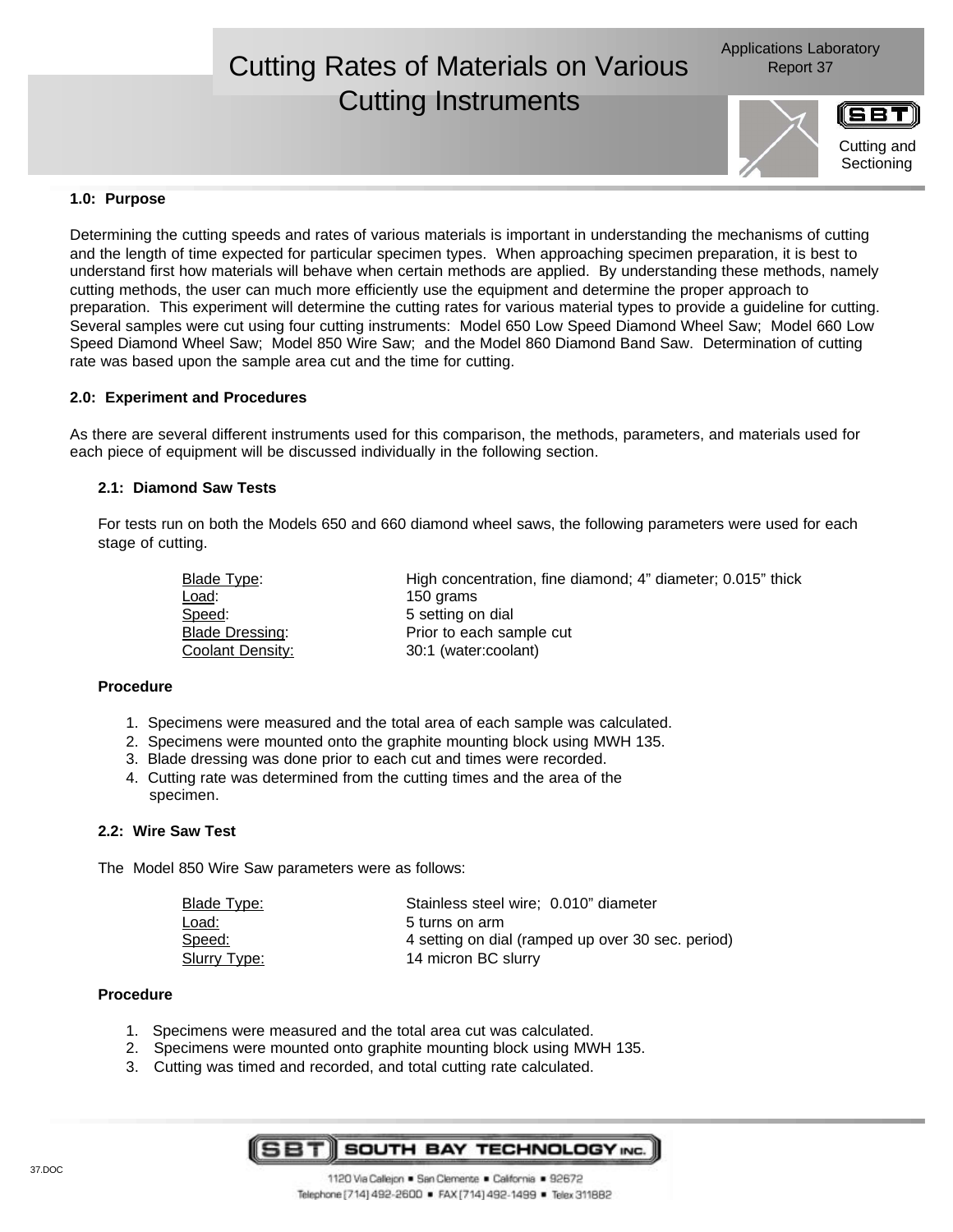# **2.3: Diamond Band Saw Tests**

The Model 860 Diamond Band Saw is a very simple instrument to operate. For these test samples, the same materials were used for calculation of cutting rate as was used with the other instruments. Samples are simply fed into the saw blade using the guide table, and the time for cutting was recorded. From this information the cutting rate could be plotted as with the other samples.

| Model 650 Diamond Wheel<br>Saw |                                         | Model 850 Wire Saw |                                         |
|--------------------------------|-----------------------------------------|--------------------|-----------------------------------------|
|                                |                                         |                    |                                         |
| Sample                         | <b>Cutting Rate</b><br>(relative units) | Sample             | <b>Cutting Rate</b><br>(relative units) |
| Pure Copper                    | 10                                      | Pure Copper        | 21                                      |
| <b>Brass</b>                   | 16                                      | <b>Brass</b>       | 60                                      |
| Aluminum                       | 13                                      | Aluminum           | 51                                      |
| Silicon                        | 67                                      | Silicon            | 126                                     |
| Quartz                         | 67                                      | Quartz             | 159                                     |
|                                |                                         |                    |                                         |
|                                |                                         |                    |                                         |
| Model 660 Diamond Wheel        |                                         | Model 860 Diamond  |                                         |
| Saw                            |                                         | <b>Band Saw</b>    |                                         |
|                                |                                         |                    |                                         |
| Sample                         | <b>Cutting Rate</b>                     | Sample             | <b>Cutting Rate</b>                     |
|                                | (relative units)                        |                    | (relative units)                        |
| Pure Copper                    | 23.5                                    | Pure Copper        | 194                                     |
| <b>Brass</b>                   | 33                                      | <b>Brass</b>       | 244                                     |
| Aluminum                       | 24.5                                    | Aluminum           | 263                                     |
| Silicon                        | 144                                     | Silicon            | 876                                     |
| Quartz                         | 167                                     | Quartz             | 816                                     |

**TABLE 1: Cutting Times and Cutting Rates for Each Test Run**

Based upon the cutting times of each saw type, the Model 860 Band Saw had the highest cutting rate among the saws tested. This is primarily due to the speed of the motor which is the main limiting factor in determining cutting rates in general. The Model 850 and the Model 660 were both comparable in cutting rate, exhibiting similar behavior. Both of these particular models exhibited similar cutting speeds and rates for all materials. The Model 660 saw was the slowest of the four tested.

Of most interest is which materials produced the fastest cutting rates and which produced the slowest. From the data in the chart as well as the graph it can be seen that the ductile materials such as copper and brass exhibited poor cutting rates which are a reflection of long cutting times. The brittle, hard materials such as quartz and silicon exhibited much higher cutting rates, which are a result of fast cutting times. This can be explained by the mechanisms at work during the cutting process. Ductile materials are cut by a shearing type of force, where the abrasive particle pushes material away until it is removed. This tends to clog the abrasive, with all of the sheared material collecting in the spaces between particles. Eventually, the abrasive particles act as a continuous surface with no asperities or bumps producing the cutting action. This is known as blade loading. In the case of brittle, hard materials, removal is done through brittle fracture and chip formation. The abrasive particle,upon impact with the specimen, causes it to chip and fracture. The fractured pieces are then carried off in the coolant. A small amount of blade loading will occur in the brittle case, but will not be nearly as significant as the ductile case.

# **3.0: Conclusions**

It has been demonstrated that ductile materials cut at slower rates as compared to brittle materials. Although the equipment used has an effect on cutting time and rate, certain issues of specimen damage should be investigated in future experiments. By understanding the mechanisms involved in cutting materials of different composition, one can better approach the cutting and sectioning steps of specimen preparation to optimize preparation time and quality.

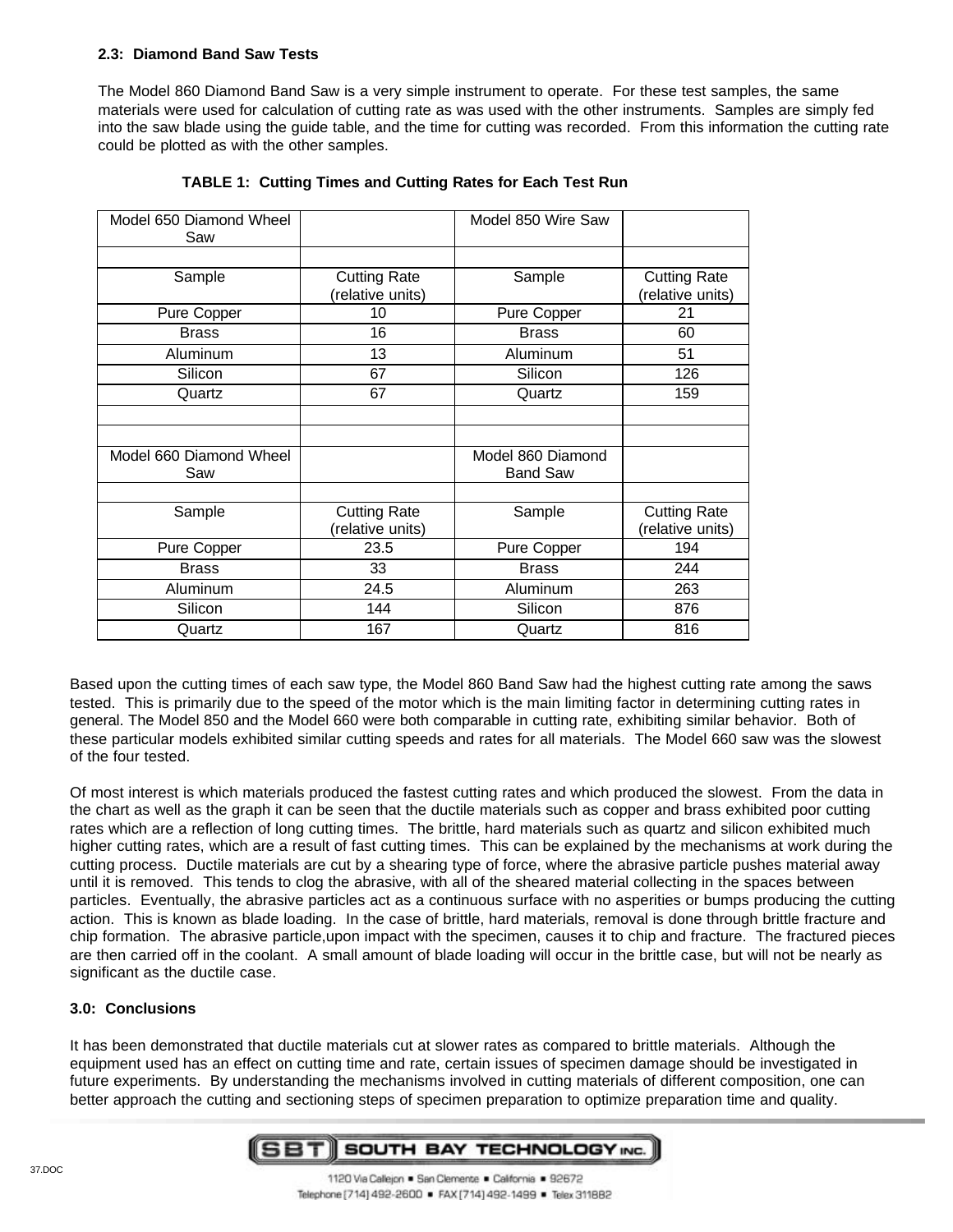